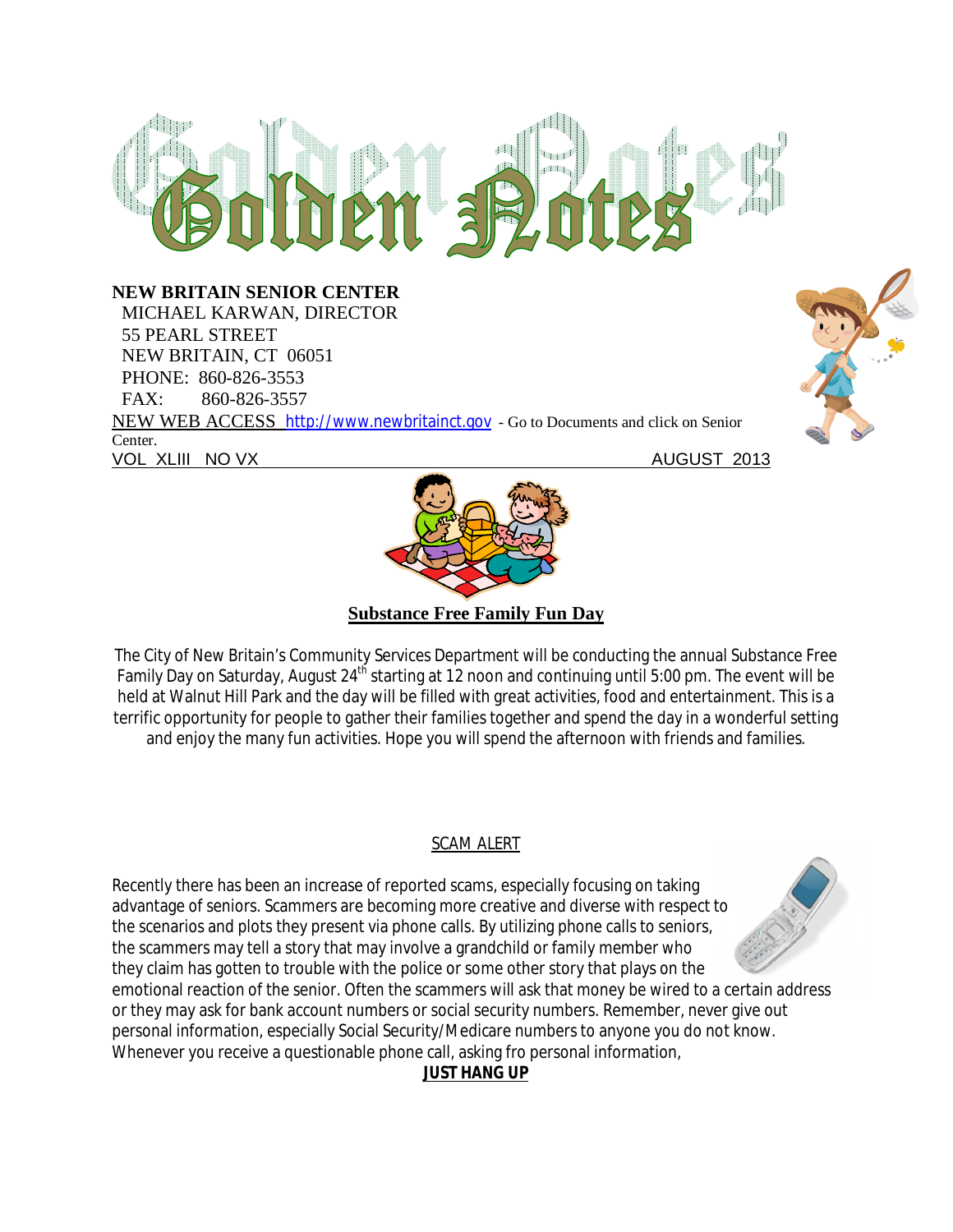| * High Sugar Content<br>** High Salt Content<br><b>August Menu</b><br>+ High Fat/Cholesterol<br><b>MENU ITEMS SUBJECT TO CHANGE</b><br><b>SUGGESTED DONATION</b><br><b>TUESDAY</b><br><b>WEDNESDAY</b><br><b>MONDAY</b><br><b>THURSDAY</b><br><b>FRIDAY</b><br>Cranberry Juice<br><b>Meat Ravioli</b><br>Tuna Salad w/ Celery<br>Potato Salad<br>Spinach Salad<br>Pumpernickel Bread<br>Italian Bread<br><b>Birthday Cake</b><br>Peaches<br>5<br>6<br>8<br>Knockwurst<br><b>Chicken Cacciatore</b><br>Apple Juice<br><b>Minestrone Soup</b><br>Orange Juice<br>Sauerkraut & Onions<br><b>Brown Rice</b><br><b>Chunky Turkey Salad</b><br><b>Unsalted Crackers</b><br>German Potato Salad<br>with Cranberries<br><b>Capri Blend Vegetables</b><br><b>Broccoli Quiche</b><br>California Blend Veggies<br>Pasta Primavera<br>Peas & Carrots<br><b>Rice Pilaf</b><br>Mustard<br>with Vegetables<br>100% Whole Wheat<br>Hot Dog Roll<br>Multi Grain Bread<br><b>Pumpernickel Bread</b><br>Oat Bread<br><b>Sliced Melon</b><br>Cookies<br>Fresh Apple<br><b>Fruited Yogurt</b><br><b>Banana</b><br>12<br>13<br>14<br>15<br>Cream of Broccoli Soup<br><b>Philly Cheesesteak</b><br>Orange Juice<br>Eggplant Parmesan<br>Grape Juice<br><b>Unsalted Crackers</b><br>with Cheese, Onions<br><b>Boneless Pork Chop</b><br>Ziti w/ Meat Sauce<br>Pier 17 Fish<br><b>Grilled Chicken</b><br>& Peppers<br>Onion Gravy<br>Italian Blend Veggies<br><b>Baked Yam</b><br>over Caesar Salad with<br><b>Mashed Potatoes</b><br><b>Red Beans &amp; Rice</b><br>Olives, Cucumbers<br>Peas<br><b>Green Beans</b><br>and Croutons<br>$F_{\infty}$<br>ക്ര<br><b>Caesar Dressing</b><br>100% Whole Wheat<br><b>Grinder Roll</b><br>Corn Bread<br>Italian Bread<br><b>Rye Bread</b><br><b>Little Debbie</b><br>Chunky Applesauce<br><b>Tropical Fruit Cup</b><br>Sherbet<br>Pineapple Chunks<br>19<br>20<br>21<br>22<br>Roast Beef<br>Pea Soup<br>Cheeseburger<br>Lemon Pepper Fish<br>Apple Juice<br><b>Unsalted Crackers</b><br>Au Jus<br>Lettuce & Tomato<br><b>Tartar Sauce</b><br>Au Gratin Potato<br>Turkey, Ham & Swiss<br><b>Tater Tots</b><br><b>Baked Sweet Potato</b><br>Quarter with<br><b>Pickled Beet Salad</b><br>Hero Sandwich<br><b>Broccoli Florets</b><br>3 Bean Salad with<br>Lettuce Bed<br>Mayonnaise<br><b>Chick Peas</b><br><b>Rice Pilaf</b><br><b>Broccoli Slaw</b><br>Mayonnaise & Mustard<br><b>Pumpernickel Bread</b><br><b>Grinder Roll</b><br>Hamburger Bun<br>Marbled Rye Bread<br>Fruit Cup<br>Pears<br>Italian Ice<br>Banana<br>Pecan Spinwheel<br>$\overline{26}$<br>27<br>Labor Day Lunch 28<br>29<br>Orange Juice<br>Un-breaded Veal Cutlet   Pineapple Juice<br><b>Roast Turkey</b><br>Spaghetti with Sauce<br>with Sauteed<br><b>Pulled Pork</b><br><b>Turkey Gravy</b><br><b>Meatballs</b><br>Peppers and Onions<br><b>BBQ Sauce</b><br><b>Herbed Stuffing</b><br>Parmesan Cheese<br>Roasted Potato Wedges Macaroni Salad<br><b>Carrot Coins</b><br>Italian Blend Vegetables<br>Scandinavian Veggies<br><b>Cucumber Salad</b><br><b>Cranberry Sauce</b> | <b>CW Resources Senior Community Café</b> |  |  |  |                                                                                                                                    |  |  |  |  |  |
|------------------------------------------------------------------------------------------------------------------------------------------------------------------------------------------------------------------------------------------------------------------------------------------------------------------------------------------------------------------------------------------------------------------------------------------------------------------------------------------------------------------------------------------------------------------------------------------------------------------------------------------------------------------------------------------------------------------------------------------------------------------------------------------------------------------------------------------------------------------------------------------------------------------------------------------------------------------------------------------------------------------------------------------------------------------------------------------------------------------------------------------------------------------------------------------------------------------------------------------------------------------------------------------------------------------------------------------------------------------------------------------------------------------------------------------------------------------------------------------------------------------------------------------------------------------------------------------------------------------------------------------------------------------------------------------------------------------------------------------------------------------------------------------------------------------------------------------------------------------------------------------------------------------------------------------------------------------------------------------------------------------------------------------------------------------------------------------------------------------------------------------------------------------------------------------------------------------------------------------------------------------------------------------------------------------------------------------------------------------------------------------------------------------------------------------------------------------------------------------------------------------------------------------------------------------------------------------------------------------------------------------------------------------------------------------------------------------------------------------------------------------------------------------------------------------------------------------------------------------------------------------------------------------------------------------------------------------------------------------------------------------------------------------------------------------------|-------------------------------------------|--|--|--|------------------------------------------------------------------------------------------------------------------------------------|--|--|--|--|--|
|                                                                                                                                                                                                                                                                                                                                                                                                                                                                                                                                                                                                                                                                                                                                                                                                                                                                                                                                                                                                                                                                                                                                                                                                                                                                                                                                                                                                                                                                                                                                                                                                                                                                                                                                                                                                                                                                                                                                                                                                                                                                                                                                                                                                                                                                                                                                                                                                                                                                                                                                                                                                                                                                                                                                                                                                                                                                                                                                                                                                                                                                        |                                           |  |  |  | 1% or Skim milk provided<br>Margarine available                                                                                    |  |  |  |  |  |
|                                                                                                                                                                                                                                                                                                                                                                                                                                                                                                                                                                                                                                                                                                                                                                                                                                                                                                                                                                                                                                                                                                                                                                                                                                                                                                                                                                                                                                                                                                                                                                                                                                                                                                                                                                                                                                                                                                                                                                                                                                                                                                                                                                                                                                                                                                                                                                                                                                                                                                                                                                                                                                                                                                                                                                                                                                                                                                                                                                                                                                                                        |                                           |  |  |  |                                                                                                                                    |  |  |  |  |  |
|                                                                                                                                                                                                                                                                                                                                                                                                                                                                                                                                                                                                                                                                                                                                                                                                                                                                                                                                                                                                                                                                                                                                                                                                                                                                                                                                                                                                                                                                                                                                                                                                                                                                                                                                                                                                                                                                                                                                                                                                                                                                                                                                                                                                                                                                                                                                                                                                                                                                                                                                                                                                                                                                                                                                                                                                                                                                                                                                                                                                                                                                        |                                           |  |  |  |                                                                                                                                    |  |  |  |  |  |
|                                                                                                                                                                                                                                                                                                                                                                                                                                                                                                                                                                                                                                                                                                                                                                                                                                                                                                                                                                                                                                                                                                                                                                                                                                                                                                                                                                                                                                                                                                                                                                                                                                                                                                                                                                                                                                                                                                                                                                                                                                                                                                                                                                                                                                                                                                                                                                                                                                                                                                                                                                                                                                                                                                                                                                                                                                                                                                                                                                                                                                                                        |                                           |  |  |  | Marinara Sauce<br>Garden Salad<br><b>Italian Dressing</b><br>Parmesan Cheese                                                       |  |  |  |  |  |
|                                                                                                                                                                                                                                                                                                                                                                                                                                                                                                                                                                                                                                                                                                                                                                                                                                                                                                                                                                                                                                                                                                                                                                                                                                                                                                                                                                                                                                                                                                                                                                                                                                                                                                                                                                                                                                                                                                                                                                                                                                                                                                                                                                                                                                                                                                                                                                                                                                                                                                                                                                                                                                                                                                                                                                                                                                                                                                                                                                                                                                                                        |                                           |  |  |  | <b>Baked Filet of Sole</b><br>with Lemon Sauce<br>Yellow & Green Squash                                                            |  |  |  |  |  |
|                                                                                                                                                                                                                                                                                                                                                                                                                                                                                                                                                                                                                                                                                                                                                                                                                                                                                                                                                                                                                                                                                                                                                                                                                                                                                                                                                                                                                                                                                                                                                                                                                                                                                                                                                                                                                                                                                                                                                                                                                                                                                                                                                                                                                                                                                                                                                                                                                                                                                                                                                                                                                                                                                                                                                                                                                                                                                                                                                                                                                                                                        |                                           |  |  |  |                                                                                                                                    |  |  |  |  |  |
|                                                                                                                                                                                                                                                                                                                                                                                                                                                                                                                                                                                                                                                                                                                                                                                                                                                                                                                                                                                                                                                                                                                                                                                                                                                                                                                                                                                                                                                                                                                                                                                                                                                                                                                                                                                                                                                                                                                                                                                                                                                                                                                                                                                                                                                                                                                                                                                                                                                                                                                                                                                                                                                                                                                                                                                                                                                                                                                                                                                                                                                                        |                                           |  |  |  | 16                                                                                                                                 |  |  |  |  |  |
|                                                                                                                                                                                                                                                                                                                                                                                                                                                                                                                                                                                                                                                                                                                                                                                                                                                                                                                                                                                                                                                                                                                                                                                                                                                                                                                                                                                                                                                                                                                                                                                                                                                                                                                                                                                                                                                                                                                                                                                                                                                                                                                                                                                                                                                                                                                                                                                                                                                                                                                                                                                                                                                                                                                                                                                                                                                                                                                                                                                                                                                                        |                                           |  |  |  | <b>Versailles Veggies</b>                                                                                                          |  |  |  |  |  |
|                                                                                                                                                                                                                                                                                                                                                                                                                                                                                                                                                                                                                                                                                                                                                                                                                                                                                                                                                                                                                                                                                                                                                                                                                                                                                                                                                                                                                                                                                                                                                                                                                                                                                                                                                                                                                                                                                                                                                                                                                                                                                                                                                                                                                                                                                                                                                                                                                                                                                                                                                                                                                                                                                                                                                                                                                                                                                                                                                                                                                                                                        |                                           |  |  |  |                                                                                                                                    |  |  |  |  |  |
|                                                                                                                                                                                                                                                                                                                                                                                                                                                                                                                                                                                                                                                                                                                                                                                                                                                                                                                                                                                                                                                                                                                                                                                                                                                                                                                                                                                                                                                                                                                                                                                                                                                                                                                                                                                                                                                                                                                                                                                                                                                                                                                                                                                                                                                                                                                                                                                                                                                                                                                                                                                                                                                                                                                                                                                                                                                                                                                                                                                                                                                                        |                                           |  |  |  | Raisin Cream Pie                                                                                                                   |  |  |  |  |  |
|                                                                                                                                                                                                                                                                                                                                                                                                                                                                                                                                                                                                                                                                                                                                                                                                                                                                                                                                                                                                                                                                                                                                                                                                                                                                                                                                                                                                                                                                                                                                                                                                                                                                                                                                                                                                                                                                                                                                                                                                                                                                                                                                                                                                                                                                                                                                                                                                                                                                                                                                                                                                                                                                                                                                                                                                                                                                                                                                                                                                                                                                        |                                           |  |  |  | 23<br>Hawaiian Chicken<br>Pineapple Sauce<br>Oriental Blend Veggies<br>Oatmeal Bread                                               |  |  |  |  |  |
|                                                                                                                                                                                                                                                                                                                                                                                                                                                                                                                                                                                                                                                                                                                                                                                                                                                                                                                                                                                                                                                                                                                                                                                                                                                                                                                                                                                                                                                                                                                                                                                                                                                                                                                                                                                                                                                                                                                                                                                                                                                                                                                                                                                                                                                                                                                                                                                                                                                                                                                                                                                                                                                                                                                                                                                                                                                                                                                                                                                                                                                                        |                                           |  |  |  |                                                                                                                                    |  |  |  |  |  |
| Italian Bread<br>Rye Bread<br>Sub Roll<br>Dinner Roll<br><b>Wheat Bread</b>                                                                                                                                                                                                                                                                                                                                                                                                                                                                                                                                                                                                                                                                                                                                                                                                                                                                                                                                                                                                                                                                                                                                                                                                                                                                                                                                                                                                                                                                                                                                                                                                                                                                                                                                                                                                                                                                                                                                                                                                                                                                                                                                                                                                                                                                                                                                                                                                                                                                                                                                                                                                                                                                                                                                                                                                                                                                                                                                                                                            |                                           |  |  |  | 30<br><b>Beef Barley Soup</b><br><b>Unsalted Crackers</b><br>Chunky Seafood Salad<br>Lettuce Bed/Tomato SI.<br>Spinach Pasta Salad |  |  |  |  |  |

 $\int$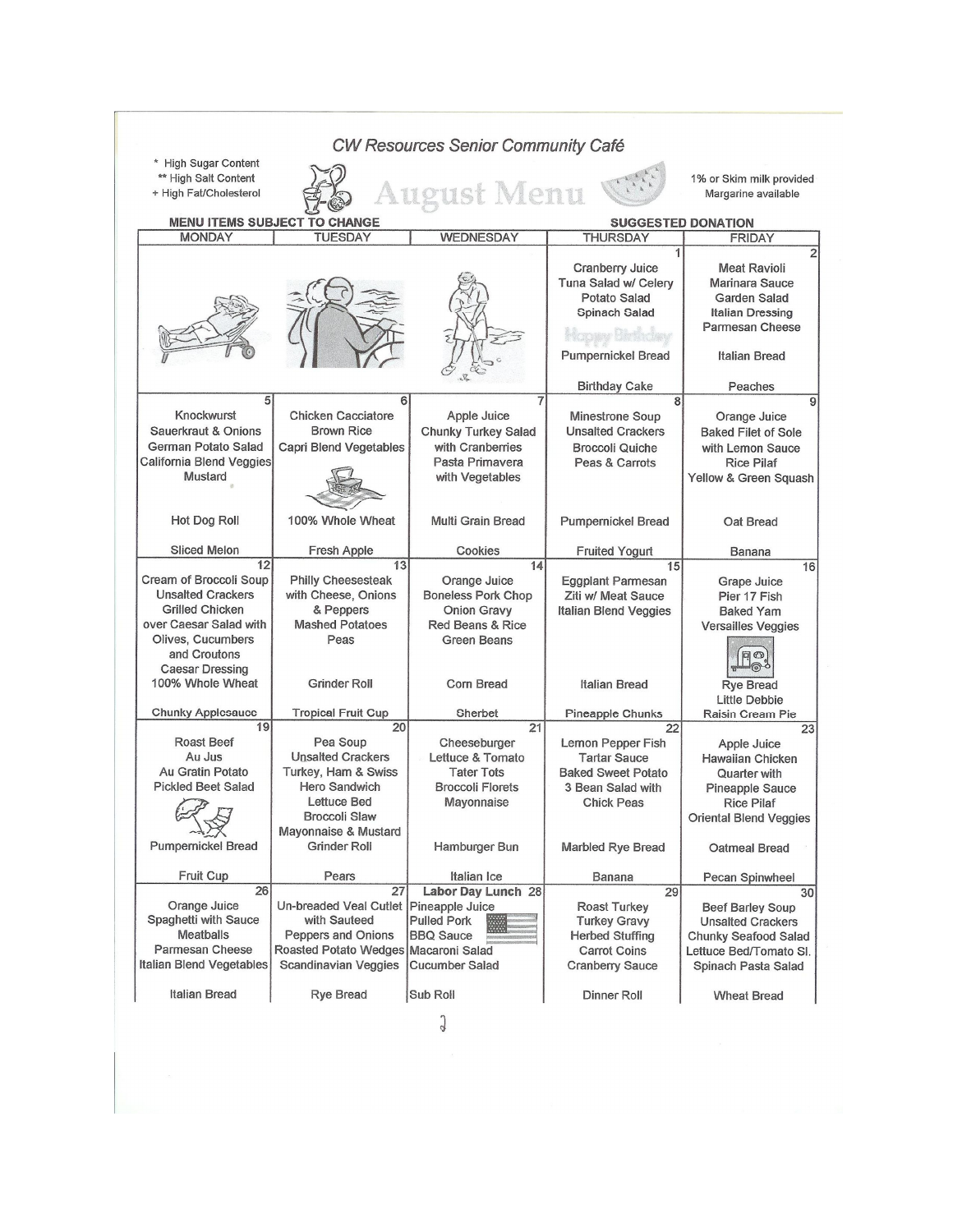#### **SERVICES BY APPOINTMENT DIAL-A-RIDE**

At least a 2-day notice is required for rides to the Senior Center, medical appointments, shopping and other destinations at any time within the month. Call 826-3555 for an appointment. **There is a suggested donation of \$1.50 each way.**

#### **MEDICARE/MEDICAL INSURANCE INFORMATION**

Person seeking help in filing Medicare claims or appeals, interpreting medical bills and assistance in making decisions concerning Medicare supplemental insurance can make an appointment with Senior Center Staff by calling the Center at 860 826-3553. Advice on Living Wills and how to deal with advance medical directives is also available.

#### **FROM THE NURSING DESK**

Have a happy and safe 4<sup>th</sup> of July. Make sure to stay hydrated and drink lots of fluids during the hot summer weather. Stay in the shade when outdoors, wear sun block and seek airconditioned areas.

Currently, we are setting up informational health topic programs for the fall/winter period. If there are any specific topics you are interested in, please let us know and we will see what can be done.

The Nurse from the New Britain Health Department is available on MOST days to meet with members and evaluate/discuss health related issues. Blood pressures and some other screening are available so keep this great resource in mind and stop by and talk to our nurses.

#### ........................ **GOLDEN NOTES SUBSCRIPTIONS**

| NAME                                              | <b>DATE</b>                       |
|---------------------------------------------------|-----------------------------------|
| <b>STREET</b>                                     |                                   |
| ADDRESS ADDRESS                                   |                                   |
|                                                   |                                   |
|                                                   |                                   |
| Make checks payable to: NEW BRITAIN SENIOR CENTER |                                   |
| <b>Return to: GOLDEN NOTES</b>                    | Annual Fee: \$6.00 non refundable |
| <b>New Britain Senior Center</b>                  | Cash Check                        |
| 55 Pearl Street                                   | New Subscription                  |
| New Britain, CT 06051                             | Renewal                           |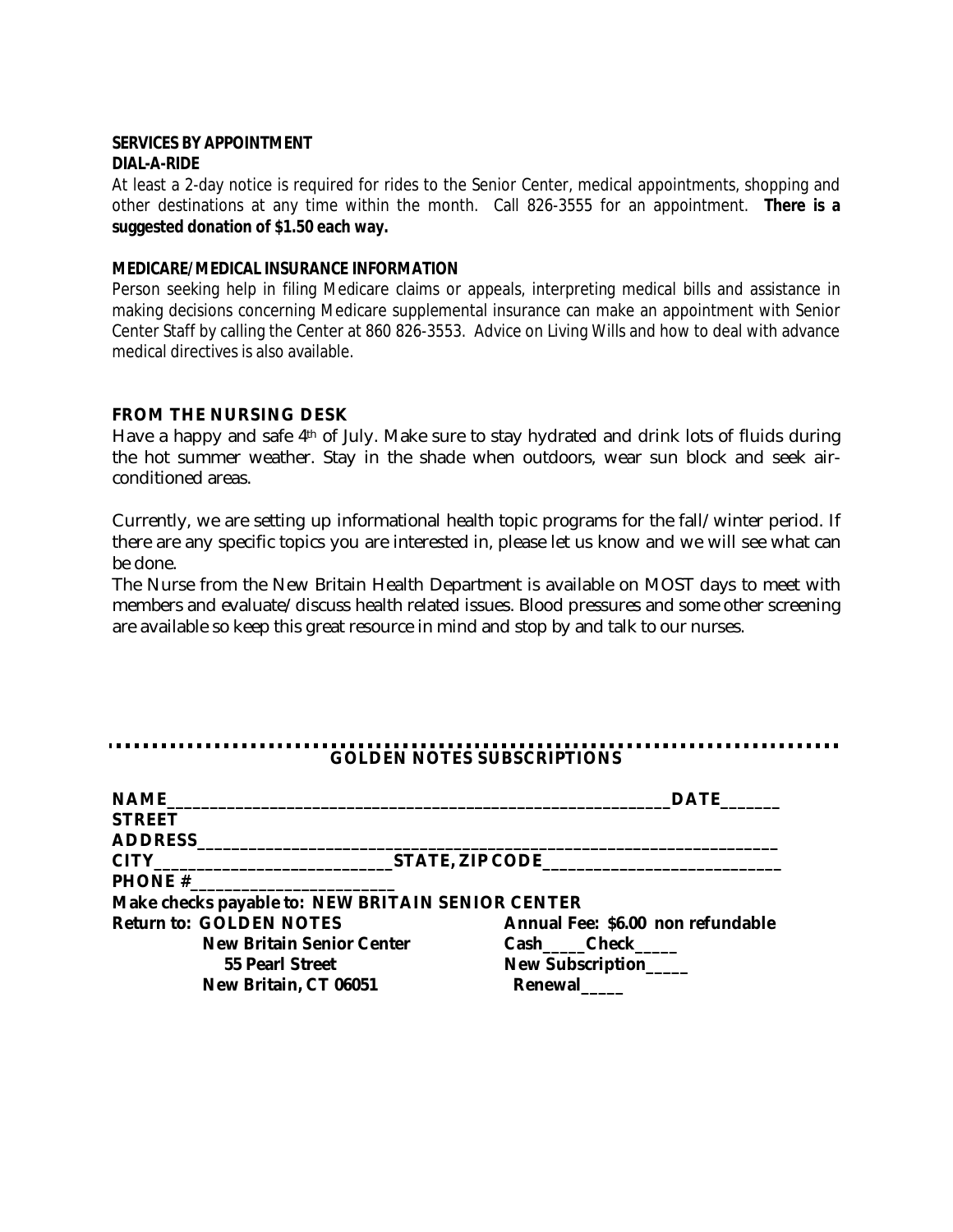## **Emergency Registry**



The City of New Britain's Emergency Management Department, along with a coalition of community partners, is working on a project that will identify persons who may require assistance during an emergency. This may include persons with physical, cognitive, mobility or developmental limitations. As all of

are aware, emergencies can take on a variety of different appearances. Winter storms, excessive heat periods, hurricanes and extreme weather events are all familiar happenings that have impacted our community over time. During emergency conditions electrical power may be out for extended period of time. This situation can be very dangerous for persons with special needs and with limited options for assistance. The Emergency Registry is a listing that includes persons with special needs who have signed up for assistance in the event of an emergency. Registered persons can be checked on via phone calls and outreach during emergencies to make sure they are safe and secure.

Persons with special needs who wish to register for the program must complete a registration form that includes some basic background and contact information. All information remains strictly confidential and will only be used for emergency purposes. Registration forms are available here at the Senior Center as well as at the New Britain Health department. You can register by phone at (860) 612-4240 or Online ar www.newbritainct.gov .

### **Stanley Senior's Casino Trips** Mohegan Sun

Tuesday, August 13, 2013 Tuesday, September 10, 2013 Tuesday, October 8, 2013

Call Elda Spacznski (860) 229-2502



# **Jersey Dreamers Day Trip**

Tuesday, August 13, 2013 This day trip features music provided by the Jersey Dreamers All Star Band, a great new array of delicious foods provided by the Brownstone, transportation and many other features. The cost is \$72.00 per person and includes all expenses. Call Richard Macchietto (860) 223-9144 for more information.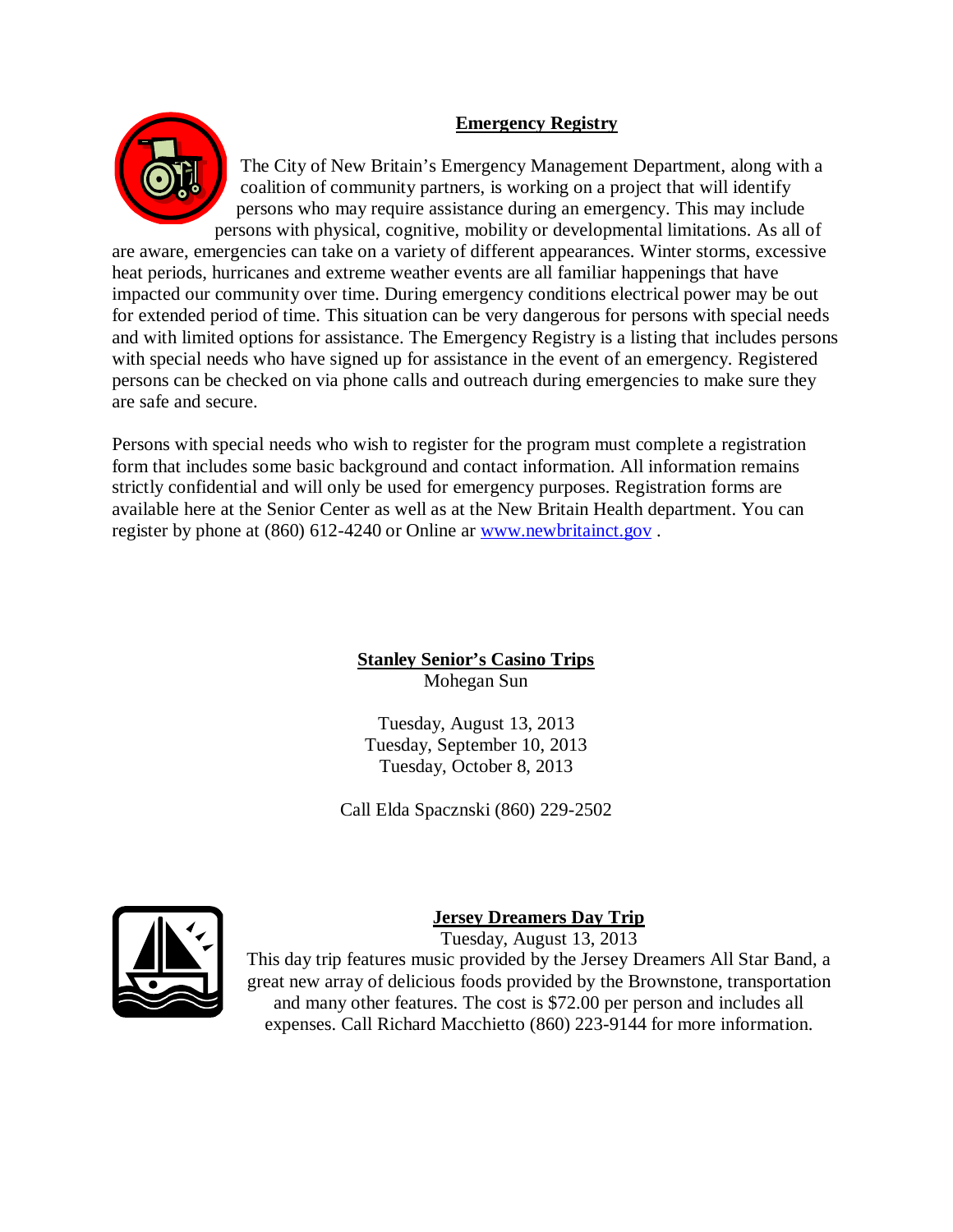

#### **SAVE THE DATE FOR SEPTEMBER**

Book Group Meeting Tuesday, September 17, 2013 1:00 PM

> 1984 By George Orwell And Brave New World By Aldous Huxley

Friday, September 6, 2013

Square Dancing Starts 1:30 PM

SNAP (Food Stamps) Wednesday, September 24, 2013 11:00 AM Learn about the new food stamp program

AARP Safe Drivers Course

Thursday, September 26, 2013 8:45 AM

Computer Classes Start Up Watch the September Newsletter for details

> Wii Bowling Starts in September